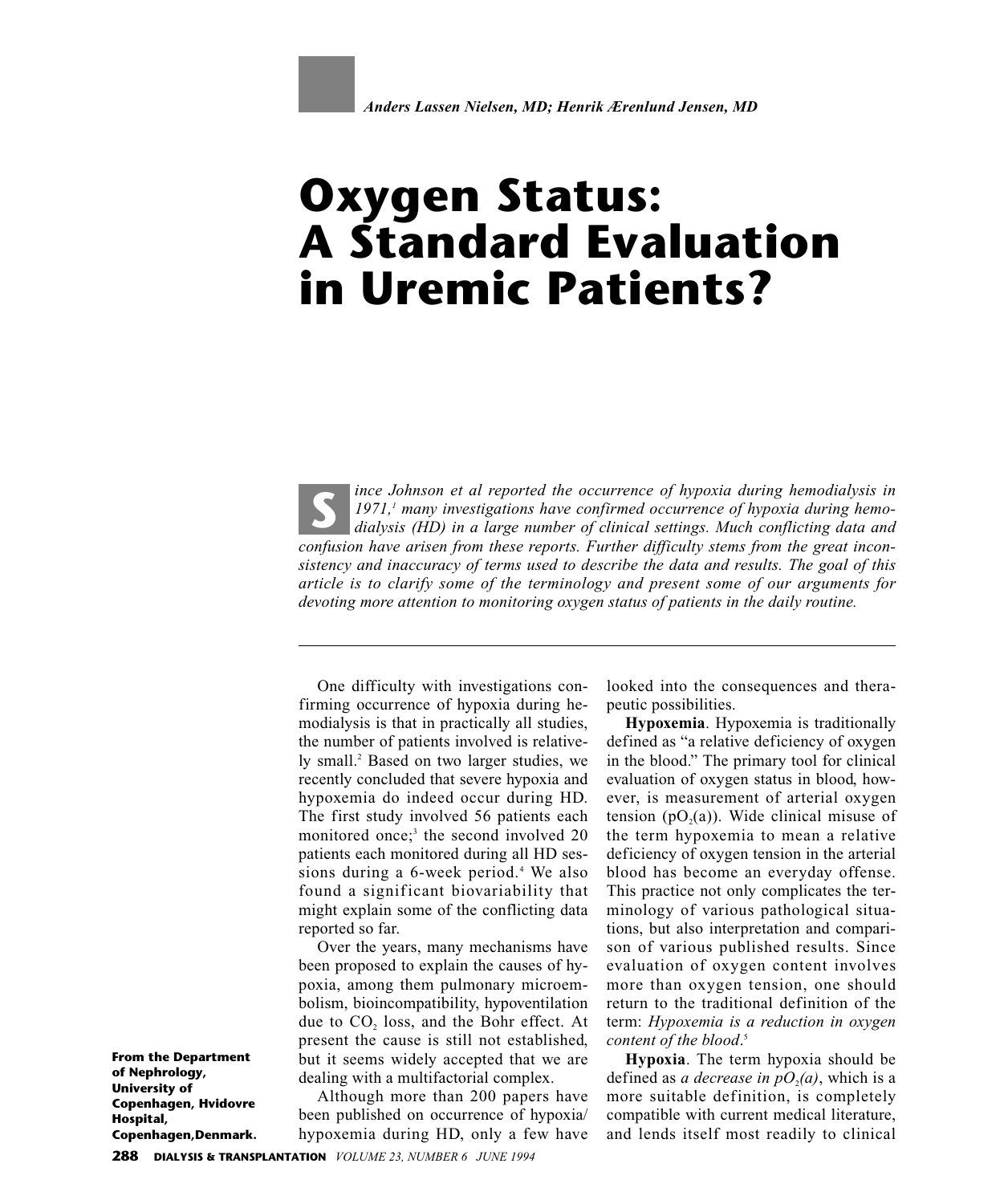

care of patients. Since  $pO<sub>2</sub>(a)$  above 80 mmHg seldom affects therapeutic clinical judgment, a practical limit below which hypoxia is assumed to exist is 80 mmHg. <sup>6</sup> Arterial oxygen tensions between 80 and 60 mmHg have been described as "mild hypoxia," between 60 and 40 mmHg as "moderate hypoxia," and below 40 mmHg as "severe hypoxia."7

**Hypoxygenation**. Wide use of monitoring oxygen saturation  $(SO<sub>2</sub>)$ has also contributed to the confusion, since many investigators mislabel a low  $SO<sub>2</sub>$  as either hypoxemia or hypoxia, but it is neither. The correct term should be hypoxygenation, since *a decline in sO*<sup>2</sup> *is defined as hypoxygenation*. For sO<sub>2</sub>, a value of 90% can be considered the facultative therapeutic threshold value for hypoxygenation and a value of 75% as the obligatory therapeutic threshold.<sup>8</sup> It has been shown that short-term hypoxygena-

*If there is anemia, a patient might well have a high oxygen saturation in the few erythrocytes that are available, which by no means indicates that oxygen-carrying capacity is sufficient.*

tion with a  $sO<sub>2</sub>(a)$  about 80% has significant impact on some cognitive processes in normal subjects.<sup>9</sup>

**Oxygen Concentration**. If one needs to refer to *total oxygen content in blood*, the term oxygen con $c$ entration  $(ctO,$  expressed in mmol/dL or ml/dL) should be used. It is essential to realize which parameters are involved in estimating  $ctO<sub>2</sub>$ , and they can be easily identified by looking at the equation used to calculate ctO<sub>2</sub>: Concentration of total oxygen is equal to the concentration of active hemoglobin (ceHb) times oxygen saturation  $(sO<sub>2</sub>)$  plus oxygen tension  $(pO<sub>2</sub>)$  times the solubility coefficient for oxygen  $(aO<sub>2</sub>)$ . This simply states that oxygen is transported in two ways, bound to hemoglobin and physically dissolved in plasma, and neither oxygen tension nor saturation alone determines ctO<sub>2</sub>. Normal values are approximately 20 ml/dl for men and 18 ml/dl for women. A definite minimum therapeutic threshold value of 10 ml/dl at rest can be calculated with the assumption that the myocardium is the limiting organ.<sup>10</sup>

**Tissue Hypoxia**. Tissue hypoxia exists when inadequate oxygen is available at the cellular level.

Classically, tissue hypoxia is divided into four main types (see



*Figure 1: Main types of tissue hypoxia.*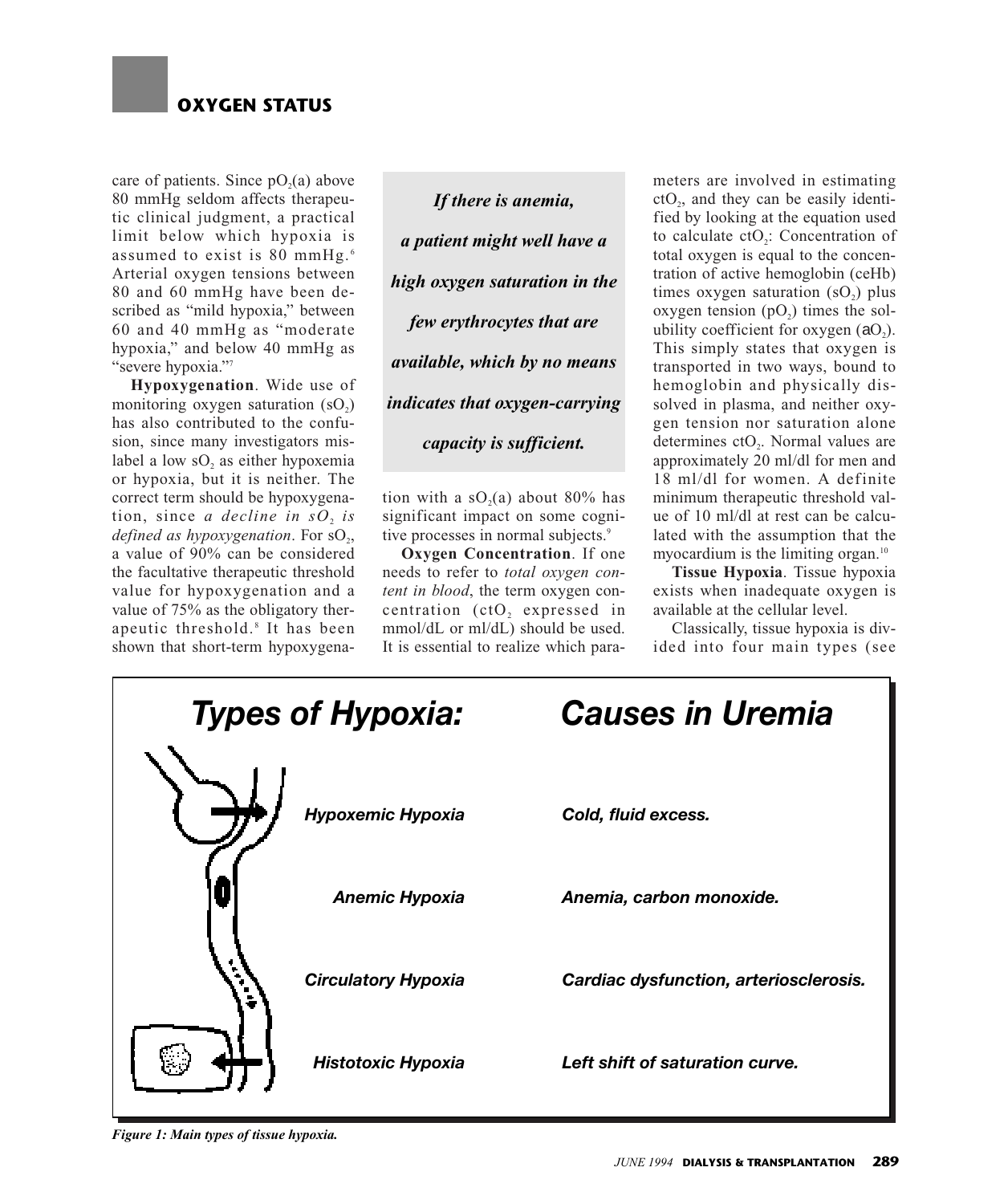

*Figure 1*), but various subdivisions are used relative to different medical specialties. The four main types of tissue hypoxia are:

1. *Hypoxemic tissue hypoxia*. In essence, this is tissue hypoxia due to hypoxia; however, the presence of arterial hypoxia does not automatically indicate the presence of tissue hypoxia. In fact, the cardiovascular system may adequately compensate by increasing cardiac output so less oxygen has to be removed from each quantity of blood presented to the tissue. This mechanism frequently allows tissue oxygen requirements to be met.

Although hypoxia does not necessarily imply tissue hypoxia, it should certainly be suspected. At a  $pO<sub>2</sub>(v)$  of 40 mmHg, the pressure gradient between capillaries and mitochondria is severely compromised, $\alpha$  thus signifying severe tissue hypoxia.

2. *Anemic tissue hypoxia*. This represents defective tissue oxygenation due to a reduction in the oxygen-carrying capacity of the blood or a decreased willingness to release oxygen to the tissues.

A reduction in oxygen-carrying capacity may be caused by either a lack of hemoglobin or inability of the hemoglobin to carry oxygen (methemoglobinemia, carbon monoxide poisoning, and others). The willingness of the hemoglobin to release oxygen is a function of the oxygen saturation curve. If the curve is shifted to the left, a smaller amount of oxygen is released to the tissues at the capillary level.

These reasons stress the importance for clinicians to realize the differences between  $SO_2$ ,  $pO_2$  and  $ctO<sub>2</sub>$ .

Also in this condition, the main compensatory mechanism is an increase in cardiac output.

3. *Circulatory tissue hypoxia*. In this situation, circulation is inadequate to meet the cellular requirement of oxygen. This can be thought of as either blood stagnation in the capillaries or failure of the capillaries to allow a flow of oxygenated blood to the tissues (arteriovenous shunting). Stagnant hypoxia is a result of sluggish peripheral capillary blood flow, which is most often caused by decreased cardiac output, but may also be due to vascular insufficiency and neurochemical abnormalities.

4. *Histotoxic hypoxia*. This represents tissue oxygen deficiency due to failure of oxygen utilization at the cellular level.

> *We verified, as have others, that the most significant hypoxia occurs during the first 30 to 60 minutes of hemodialysis.*

# **IS HYPOXIA DURING HD OF CONSEQUENCE?**

Because oxygen is necessary to all living tissue, lack of oxygen may impose severe damages to the vital organs, jeopardizing patient survival. There are several indications more or less evident suggesting that hypoxia during HD is of serious consequence to patients.

A. Silent ischemia with frequency between  $25\%$ <sup>11</sup> and  $40\%$ <sup>12</sup> has been reported during HD. A relative constant 16- to 19-fold increase in mortality exists in HD patients compared with the general population, and approximately 50% die of cardiovascular causes. Findings from a 1991 EDTA report show that 14% of patients die of myocardial infarct and 13% die of cardiac arrest.13 Mazin et al reported that "introduction of hyperbaric oxygenation diminished lethality by 29%" in acute kidney failure.<sup>14</sup>

B. Investigation of cardiovascular diseases showed that oxygen deficiency causes many changes in the cardiovascular system, acute as well as chronic. Changes such as impairment of cardiac function,<sup>15</sup> changes of the vascular smooth muscles and changes of the endothelium accelerate the arteriosclerotic processes.

C. Some symptoms following dialysis have a close resemblance to symptoms of high altitude sickness, and Hartitzsch et al suggested that they are caused by the induced hypoxia during HD.16 Some symptoms also bear resemblance to those found in patients suffering from sleep apnea. Furthermore, patients who suffer from sleep apnea have similar long-term complications as those seen in long-term HD treatment, e.g., dementia, accelerated arteriosclerosis and preterm death.

D. If we all look more closely at our patients as they relate to the four main types of "classical tissue hypoxia," we shall most certainly find that most patients have some and a few have many conditions hinting at possible tissue hypoxia (see *Figure 1*).

Some of the conditions follow:

1. Impaired lung function and HD-induced hypoxia. Hemodialysisinduced chronic lung disease,<sup>17</sup> interstitial fibrosis, calcification of the alveolar walls and overloading are common in patients with chronic renal failure. All conditions that jeopardize oxygenation in the lungs re-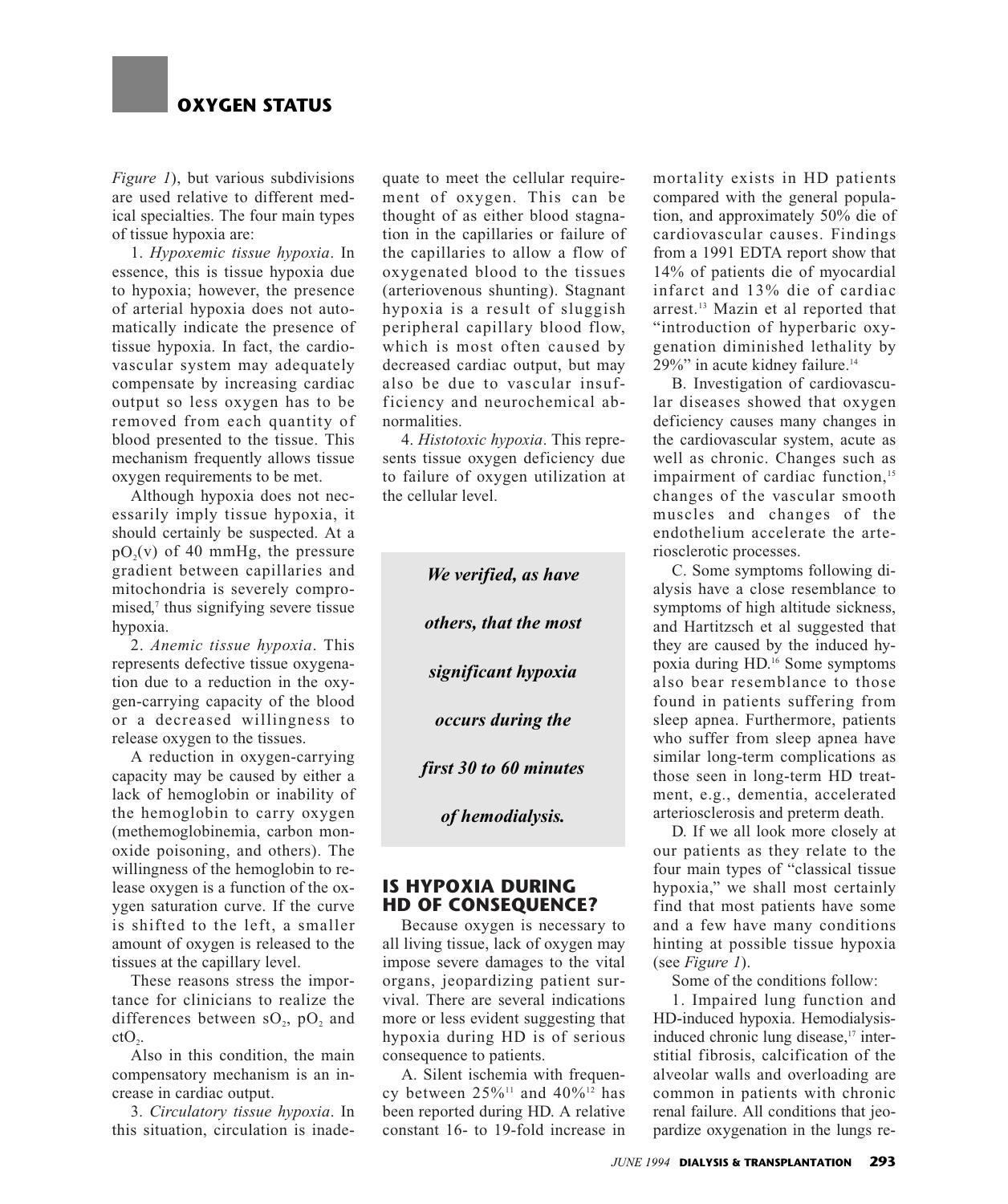

present hypoxemic tissue hypoxia.

We are positive that HD-induced hypoxia does occur frequently. In our first study<sup>3</sup> using continuous monitoring of blood gases in the arterial line during HD, we found  $pO<sub>2</sub>(al)$  values below 70 mmHg in 38 patients 4% of the total time recorded during 56 HDs (180 hours of continuous monitoring). This means that hypoxia was present roughly one-third of the time monitored. Values below 60 mmHg were recorded 14.2% of the time, with the lowest recorded value at 42 mmHg. We were able to verify, as have others, that the most significant hypoxia occurs during the first 30 to 60 minutes of hemodialysis.

In our second study, $4$  we monitored 20 patients for 6 weeks (total of 258 HD sessions), and found the following significant patient interand intravariability: Three patients never reached values below 80 mmHg; 7 patients reached values below 80 mmHg for very short periods; 3 patients reached values below 80 mmHg frequently; 3 patients dropped to values below 80

mmHg during most of their dialysis; and 4 patients dropped to values below 80 mmHg during the entire session.

2. Reduced carrying and release of oxygen. (a) Administration of erythropoietin has partly rectified anemia in patients.

(b) A left-shifted oxygen saturation curve implies reluctance of hemoglobin to release oxygen at tissue level. A shift toward left does occur during HD as a result of the pH shift from acidosis toward alkalosis.

(c) Elevated carbon monoxide content (COHb), partially caused by increased hemolysis, is frequent in patients on HD. In a study of 69 patients, we found COHb values as high as  $2.3\%$  in nonsmokers;<sup>18</sup> a normal upper limit is 1%. Carbon monoxide competes with binding of oxygen to hemoglobin; consequently, a COHb of 2.3% means that 2.3% of oxygen-binding capacity is blocked by CO. In addition, increased hemolysis is probably seen during HD because of the direct physical impact of HD on



*Figure 2: Diagnosis of oxygen deficiency states.*

the erythrocytes.<sup>19</sup> All of these examples represent anemic tissue hypoxia.

3. Cardiovascular impairment. Cardiac dysfunction makes the necessary compensatory increase in cardiac output impossible. Arteriosclerosis jeopardizes capillary circulation. Cardiac dysfunction and arteriosclerosis obviously represent circulatory tissue hypoxia.

## **ART OF MONITORING**

To accomplish assessment of oxygen status of tissue one must clinically assess: respiratory status, cardiac status, peripheral perfusion status and oxygen status of the blood (see *Figure 2*). The problem of how to perform oxygen status measurement has not been completely solved, and all available types of measurement have limitations and drawbacks.

**Arterial Puncture**. So far, arterial puncture yields the most information, especially if the sample is analyzed on equipment combining blood gas analysis with acid-base and hemoximetry measurements. We have performed extensive investigations comparing blood gas values—sO<sub>2</sub>(a), pO<sub>2</sub>(a) and ctO<sub>2</sub>(a) on blood drawn from the radial artery with that of gas measurements—s $O_2(a)$ ,  $pO_2(a)$  and  $ctO<sub>2</sub>(al)$ —on blood drawn from the arterial line of dialyzers of patients who have a well-functioning fistula. Our results show that blood drawn from the arterial line represents arterial blood and, as such, mirrors systemic blood gas values. These findings eliminate, on the whole, the need for puncturing arteries in heparinized patients.

Unfortunately, measuring by blood samples drawn from the arterial bloodline may present problems. First, the number of measurements must, for natural reasons (time and blood consump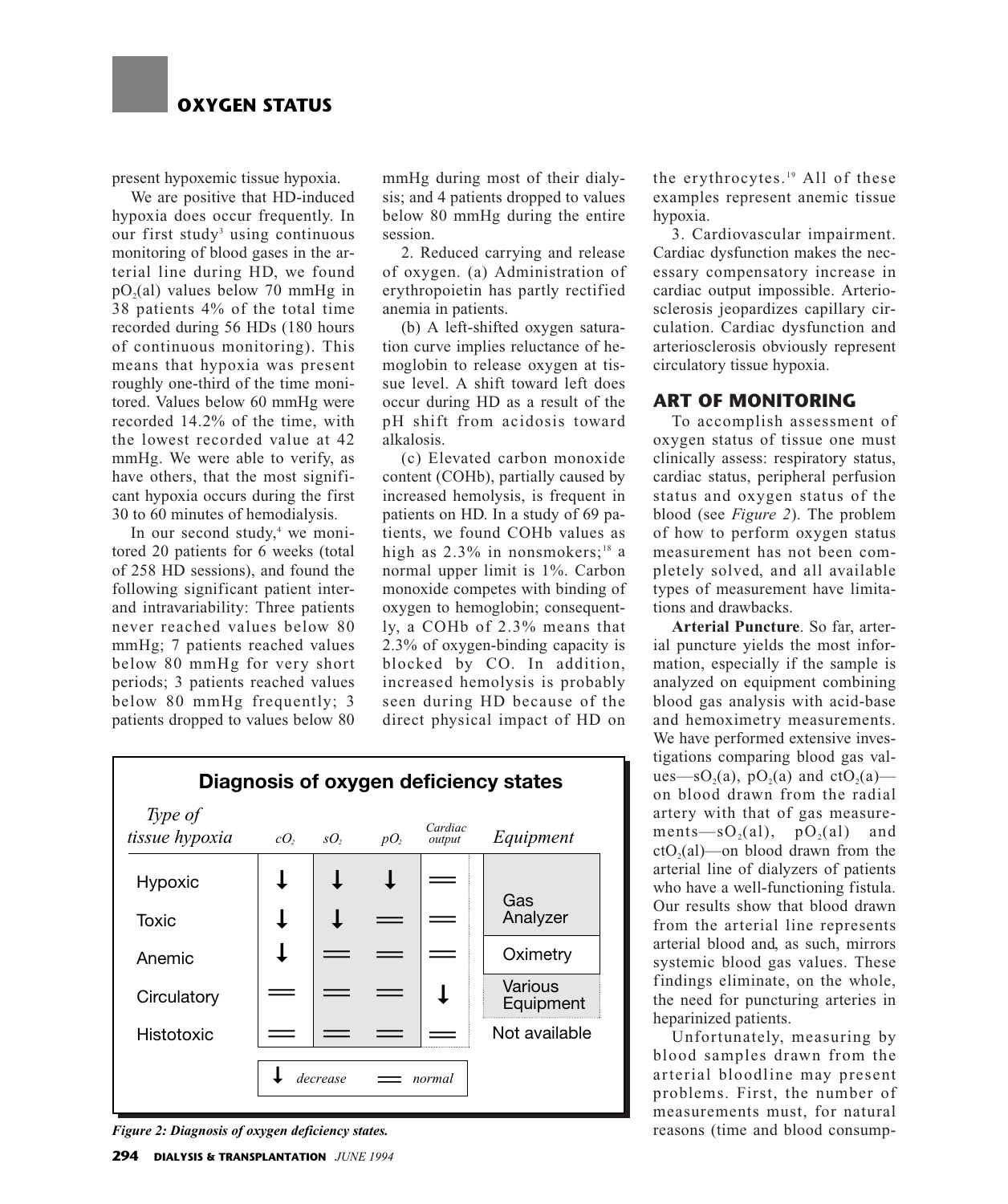tion) be rather limited and can never be continuous. Thus, fluctuations in oxygen status may be missed unless they are of a very low frequency. Handling of sampling material and sampling syringes must be optimized, which stresses the need for proper equipment to avoid escape of oxygen from the syringes and, at the same time, avoid trapping gas bubbles in the syringe. Samples must be chilled and analyzed shortly after they have been obtained, which presents problems to most hospital physicians who don't have analyzing equipment available at patients' bedside. Transport time lags may alter gas composition of samples in an unpredictable way.

**Pulse Oximeter**. Pulse oximetry equipment is used primarily to obtain samples from the earlobe or fingertip, which are peripheral areas of the circulation and are subject to substantial changes in blood flow induced by cardiovascular homeostatic mechanisms. This may give erroneous results showing decreased local oxygen saturation levels because of impaired blood flow, in spite of normal systemic values. If there is anemia, a patient might well have a high oxygen saturation in the few erythrocytes that are available, which by no means indicates that oxygen-carrying capacity is sufficient. Furthermore, a shift in the oxygen saturation curve to the left may inflict changes in oxygen saturation not paralleled by similar changes in oxygen tension or concentration, thus misleading clinicians in judging a patient's oxygen status. The possibility of an elevated CO content adds further to the unreliability of the pulse oximeter.

**Continuous Monitoring of Blood Gases**. New equipment that is capable of continuous monitoring

of oxygen and carbon dioxide tensions is recently available, but only as a prototype for scientific use. The equipment, which measures inside the arterial blood line during HD, consists of an electrode (Radiometer A/S) placed in a casing (Gambro A/B) in the arterial blood line. A sensor is connected to a monitor (TINA, Radiometer A/S), and the monitor is interfaced to a standard personal computer. Data are sampled at intervals of 10 seconds. Using this equipment, we have found a surprisingly high inter- and intra-patient variability in blood gases, which emphasizes the need for close monitoring. Although oxygen tension is a major component in assessing oxygen status, it is not a sufficient evaluation on its own.

Unfortunately, methods for continuous measurement of  $pO$ , and sO<sub>2</sub> are not sufficiently reliable as the only means of monitoring. They may be used as guidelines or trends but not as the "absolute truth," implying that whenever they suggest problems, supplementary blood sampling must be done to evaluate oxygen availability (*Figure 2*). These data combined with a clinical examination form the basis for diagnosing tissue hypoxia.

Having diagnosed HD patients with impaired oxygen status, the theoretical countermeasures against tissue hypoxia include:

- 1. Counteracting hypoxemic tissue hypoxia:
- a. Improvement of lung function (such as reducing overload).
- b. Administration of supplementary oxygen.
- c. Use of more biocompatible membranes.
- 2. Counteracting anemic tissue hypoxia:
- a. Correcting the anemia (increas-

ing EPO, blood transfusions).

- b. Reducing hemolysis during HD (such as moderate UF, reduced blood flow).
- c. Abandon smoking during HD.
- 3. Counteracting circulatory tissue hypoxia:
- a. Supportive cardiovascular measurements.
- 4. Counteracting histotoxic tissue hypoxia:
- a. General reduction in level of uremia.

## **SUMMARY**

Tissue hypoxia is a condition in which there is inadequate oxygen at the cellular level. We believe this occurs more frequently than normally realized, regrettably with grave consequences for patients. Tissue hypoxia should always be suspected in critical situations during hemodialysis. Direct measurement of this condition is not yet clinically available. In addition, all relevant indirect variables are not yet continuously measurable and profound knowledge of the patient's cardiovascular status is mandatory. Diagnosis, therefore, must continue to be based on supplementary clinical evaluation, and the condition may only be anticipated from skilled interpretation of various clinical and laboratory findings.

### **References**

■ 1. Johnson NR, Bischel MD, Boylen CT. Hypoxia and hyperventilation in chronic haemodialysis. *Clin Res* 19:145, 1974.

■ 2. Cardoso M, Vinay P, Vinet B, et al. Hypoxemia during hemodialysis: A critical review of the facts. *Am J Kidney Dis* 11(4):281–297, 1988.

■ 3. Nielsen AL, Jensen HAE, Brinkenfeldt H, et al. Hypoxemia during haemodialysis is severe. *JASN* 3(3):382, 1992. (Abstract)

■ 4. Nielsen AL, Brinkenfeldt H, Thunedborg P, et al. Critical oxygen concentration during hemodialysis. *JASN* 4(3):372, 1993. (Abstract)